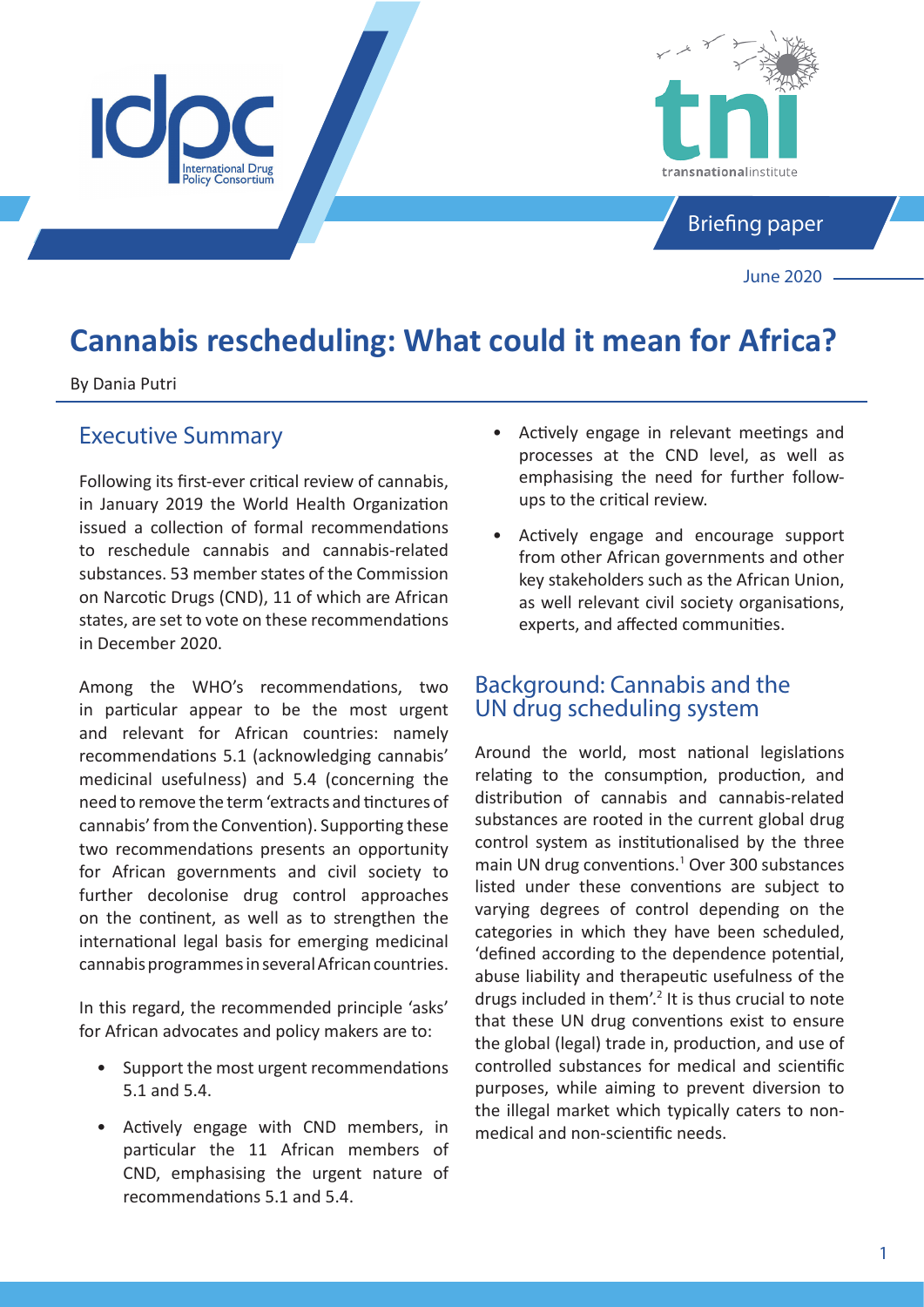From the moment that the 1961 Convention was first negotiated, cannabis has been included in the most restrictive sections – Schedule I and IV – along with drugs such as heroin and fentanyl. Schedule IV in particular is designated – incorrectly, in the case of cannabis – for substances with limited 'therapeutic advantages'.<sup>3</sup> However, one of the essential chemical components of cannabis, dronabinol/Δ9-tetrahydrocannabinol (THC), is listed separately in the less restrictive Schedule II of the 1971 Convention.<sup>4</sup>

As reiterated by experts of various backgrounds, the manner in which substances are categorised and controlled at the UN level is largely based on cultural and political ideologies, rather than on impartial scientific assessment<sup>5</sup> of each substance's potential harm for its users and their surroundings. In fact, the level of health and social harms of cannabis (as well as other strictly controlled drugs such as LSD and MDMA) is proven to be lower than others currently placed in the same category (cocaine, heroin), and also lower than legally regulated substances like tobacco and alcohol (Figure 1).<sup>6</sup>

#### **Figure 1: Relative harms of selected psychoactive substances (source: Wikimedia Commons)**<sup>7</sup>



Furthermore, as articulated by the WHO, 'preparations of cannabis have shown therapeutic potential for treatment of pain and other medical conditions such as epilepsy and spasticity associated with multiple sclerosis<sup>'8</sup>  $-$  to name only a few. By early 2020, over 30 countries have developed some kind of legal framework for the legal use of medicinal cannabis.

As reflected in global trends, $9$  cannabis remains the most widely used illegal substance on the African continent, where cannabis is also illegaly grown by rural communities with few other viable alternative livelihoods.<sup>10</sup> In most African countries, the (restricted) status of cannabis corresponds to that prescribed by the UN drug conventions, and hence the continued punitive approach to cannabis consumption, trade, and production.

In recent years, however, a number of African countries have adopted different forms of legislative changes to regulate cannabis cultivation, with South Africa leading the way as the first African country to decriminalise smallscale cultivation for personal use. Other countries have taken (or are taking) steps to allow cannabis production for medical, industrial, and/or research purposes, including Lesotho, Zimbabwe, Malawi, Zambia, and Ghana.<sup>11</sup>

# The WHO's first ever critical review of cannabis

As mandated by the UN drug conventions, the World Health Organization (WHO) Expert Committee on Drug Dependence (ECDD)<sup>12</sup> serves as a body whose task is to assess a substance's potential harm and medicinal usefulness, primarily from a public health perspective, and to provide scheduling-related recommendations for member states at the UN Commission on Narcotic Drugs (CND).

Being one of the first substances (together with coca and opium) scheduled under international control, cannabis was not subject to a WHO critical review until 2018. The results of this firstever critical review of cannabis were published in January 2019, along with a list of recommendations for the rescheduling of cannabis and cannabisrelated substances (Figures 2 and 3).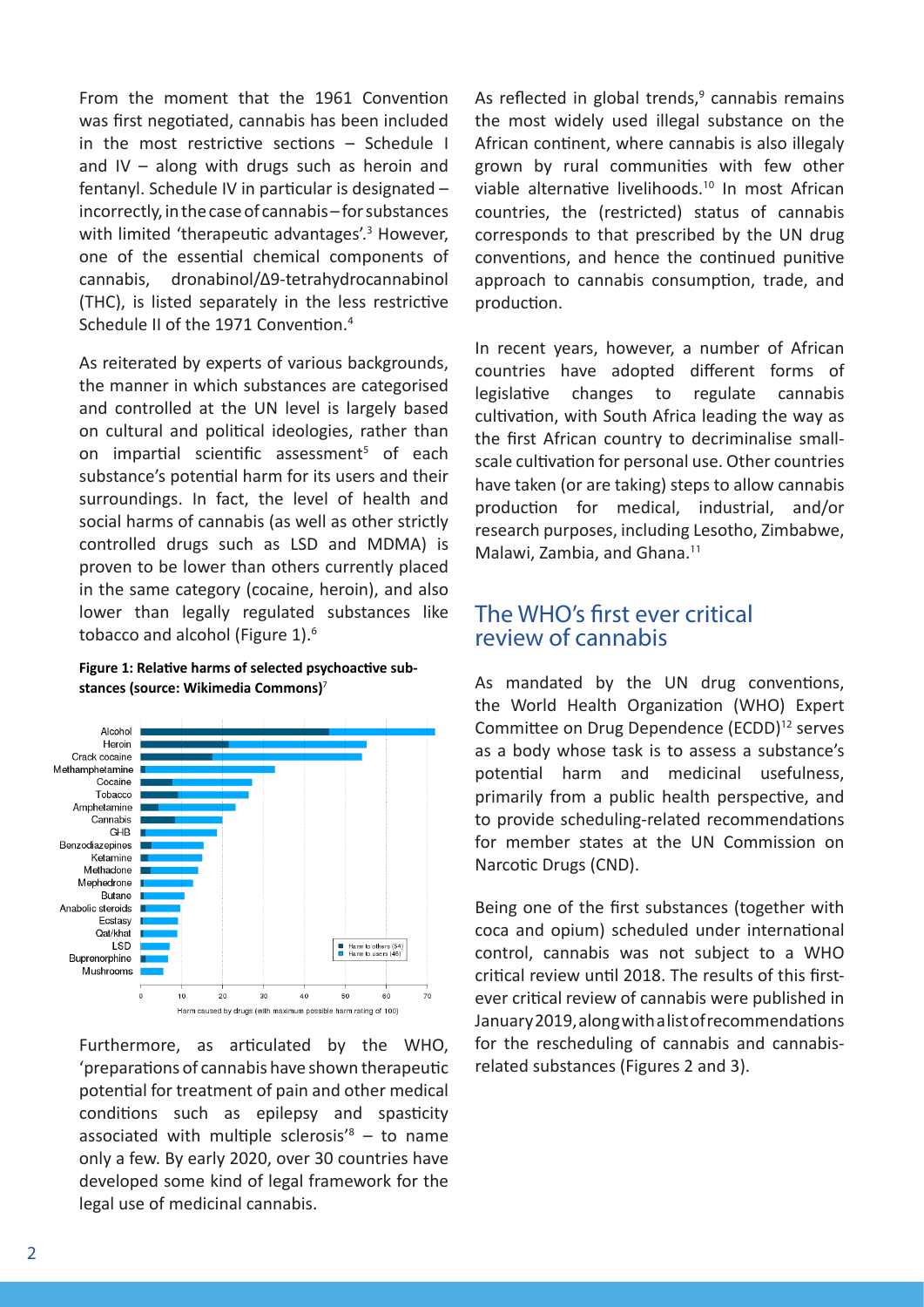**Figure 2: WHO recommendations on cannabis and cannabis-related substances (source: UNODC)**<sup>48</sup>

# **WHO recommendations on cannabis and cannabis-related substances**

| 5.1   | Delete cannabis and cannabis resin from Schedule IV<br>of the 1961 Convention                                            | 5.4 | Delete extracts and tinctures of cannabis from<br>Schedule I of the 1961 Convention                                                                                                                                       |  |
|-------|--------------------------------------------------------------------------------------------------------------------------|-----|---------------------------------------------------------------------------------------------------------------------------------------------------------------------------------------------------------------------------|--|
| 5.2.1 | Add dronabinol and its stereoisomers (delta-9-THC) to<br>Schedule I of the 1961 Convention                               | 5.5 | Add a footnote on cannabidiol preparations to<br>Schedule I of the 1961 Convention to read:                                                                                                                               |  |
| 5.2.2 | If 5.2.1 is adopted:<br>Delete dronabinol and its stereoisomers (delta-9-THC)<br>from Schedule II of the 1971 Convention |     | "Preparations containing predominantly cannabidiol and<br>not more than 0.2 per cent of delta-9-<br>tetrahydrocannabidiol are not under international control"                                                            |  |
| 5.3.1 | If 5.2.1 is adopted:<br>Add tetrahydrocannabinol to Schedule I of the 1961<br>Convention                                 | 5.6 | Add preparations containing dronabinol, produced<br>either by chemical synthesis or as preparations of<br>cannabis that are compounded as <b>pharmaceutical</b><br>preparations with one or more other ingredients and in |  |
| 5.3.2 | If 5.3.1 is adopted:<br>Delete tetrahydrocannabinol from Schedule I of the<br>1971 Convention                            |     | such a way that dronabinol cannot be recovered by<br>readily available means or in a yield which would<br>constitute a risk to public health, to Schedule III of the<br>1961 Convention                                   |  |

#### **Figure 3: Implications of WHO recommendations on cannabis and cannabis-related substances (source: TNI)**

#### **1961 Single Convention on Narcotic Drugs**

| <b>Schedule I</b>                                                                                                                                                   | <b>Schedule II</b>                                                                                                                 | <b>Schedule III</b>                                                                                                                                           | <b>Schedule IV</b>                                                                                                                                     |
|---------------------------------------------------------------------------------------------------------------------------------------------------------------------|------------------------------------------------------------------------------------------------------------------------------------|---------------------------------------------------------------------------------------------------------------------------------------------------------------|--------------------------------------------------------------------------------------------------------------------------------------------------------|
| Substances that are highly<br>addictive and liable to<br>abuse or easily convertible<br>into those (e.g. opium,<br>heroin, cocaine, coca leaf,<br>oxycodone)        | Substances that are less ad-<br>dictive and liable to abuse<br>than those in Schedule I<br>(e.g. codeine, dextropro-<br>poxyphene) | Preparations with low<br>amounts of narcotic drugs<br>that are exempted from<br>most control measures<br>placed upon the drugs<br>they contain (e.g. $<$ 2.5% | Drugs also listed in Sched-<br>ule I with "particularly<br>dangerous properties" and<br>little or no therapeutic val-<br>ue (e.g. heroin, carfentanil) |
| Cannabis and resin<br><b>Extracts and tinctures</b><br>+ Tetrahydrocannabinol<br>+ Dronabinol (Δ9-THC)<br>* CBD preparations with<br><0.2% THC not under<br>control |                                                                                                                                    | codeine, <0.1% cocaine)<br>Certain 'pharmaceutical<br>preparations' containing<br>dronabinol from which the<br>$\Delta$ 9-THC cannot be easily<br>recovered   | Cannabis and resin                                                                                                                                     |

#### **1971 Convention on Psychotropic Substances**

#### **Schedule I**

Drugs with a high risk of abuse posing a particularly serious threat to public health, with little or no therapeutic value (e.g. LSD, MDMA, cathinone)

Tetrahydrocannabinol (Moved to Schedule 1 1961)

#### **Schedule II**

Drugs with a risk of abuse posing a serious threat to public health, with low or moderate therapeutic value (e.g. amphetamines)

Dronabinol (Δ9-THC) (Moved to Schedule 1 1961)

#### **Schedule III**

Drugs with a risk of abuse posing a serious threat to public health, with moderate or high therapeutic value (e.g. barbiturates, buprenorphine)

#### **Schedule IV**

Drugs with a risk of abuse posing a minor threat to public health, with a high therapeutic value (e.g. tranquillizers, diazepam)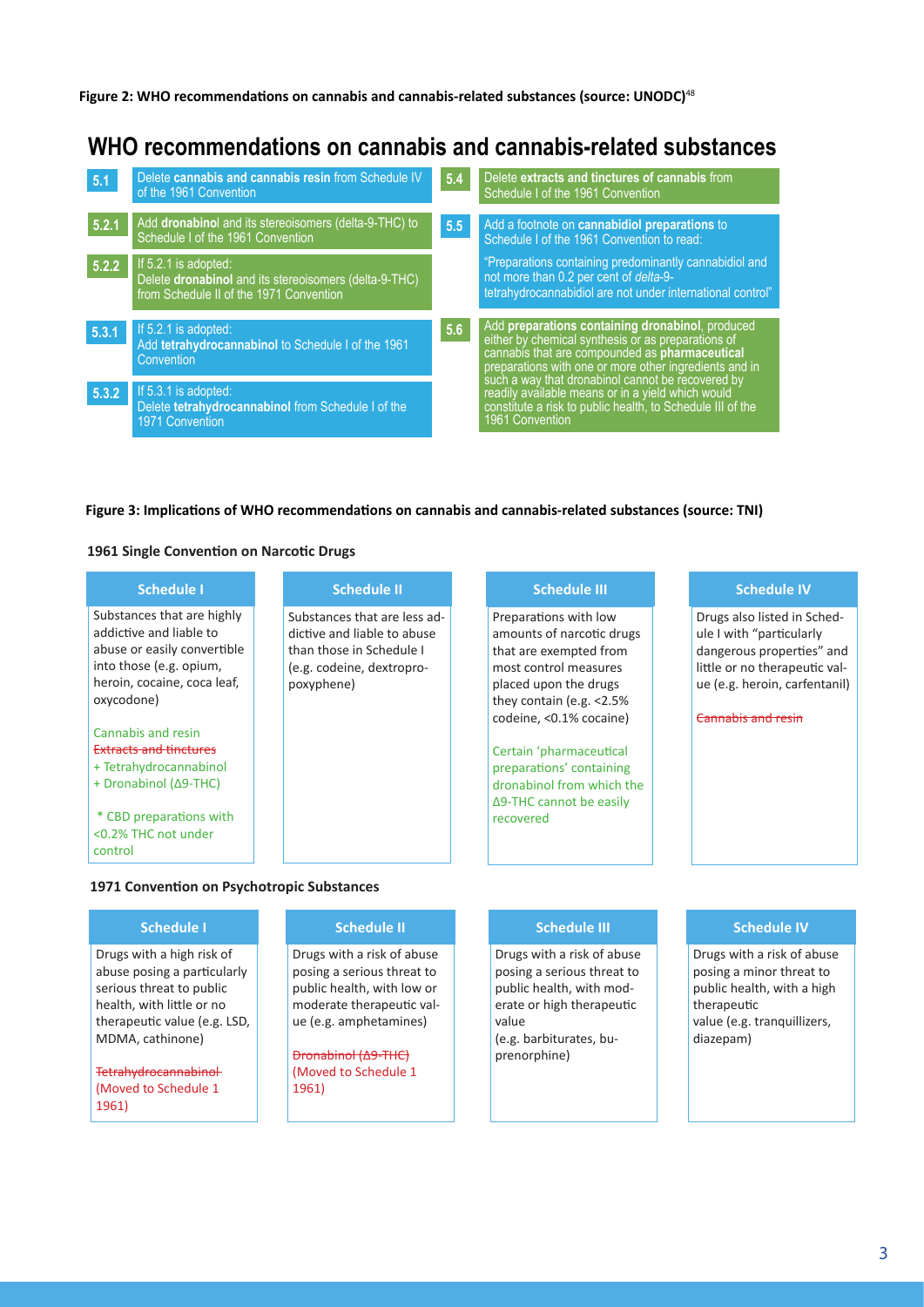# Main implications of the WHO's recommendations

## **Recognition of cannabis' medicinal usefulness (Recommendation 5.1)**

The current status of cannabis in Schedule I of the 1961 Convention means that cannabis is considered as 'highly addictive and liable to abuse'.<sup>13</sup> The additional mention of cannabis in Schedule IV of the 1961 Convention implies that cannabis contains 'particularly dangerous properties'<sup>14</sup> with little or no therapeutic value. The WHO recommends (5.1) the removal of cannabis from Schedule IV, which, if adopted, would mean that the medicinal usefulness of cannabis would be implicitly acknowledged under the UN drug control system. However, even if this recommendation is not followed by the CND, African countries could still move ahead with allowing medical cannabis, as the imposition of full prohibition for medical purposes has always been optional.<sup>15</sup> In this regard, it is important to note that the WHO recommends keeping cannabis in Schedule I of the 1961 Convention, even though the WHO's assessment shows that cannabis does not pose 'the same level of risk to health of most of the other drugs that have been placed in Schedule I'.<sup>16</sup>

## **Moving THC into the 1961 Convention (Recommendations 5.2.1, 5.2.2, 5.3.1 and 5.3.2)**

At present, dronabinol/Δ9-THC – either naturally obtained from plant materials or synthetically produced – is placed under Schedule II of the 1971 Convention. Following their critical review, the WHO now recommends (5.2.1) that dronabinol/Δ9-THC (and six other isomers of THC) to be added to the stricter Schedule I of the 1961 Convention. This is one of the main consequences of the decision to recommend keeping cannabis in Schedule I: because of the 'similarity principle', THC should be included in the same schedule as cannabis, despite the fact that the ECDD in previous critical reviews of dronabinol/Δ9-THC recommended it to be scheduled in Schedule II and even III of the 1971 Convention that require substantially less strict controls.<sup>17</sup> Only if these recommendations (5.2.1

and 5.3.1) are adopted would CND members then vote on whether dronabinol/Δ9-THC and the isomers should be deleted from the 1971 Convention (recommendations 5.2.2 and 5.3.2).<sup>18</sup>

## **Exempting preparations containing cannabidiol (CBD)**<sup>19</sup> **with <0.2% THC from international control (Recommendations 5.4 and 5.5)**

Following recommendations to keep cannabis in and add dronabinol/Δ9-THC into Schedule I of the 1961 Convention, the WHO also recommends (5.4) deleting the term 'extracts and tinctures of cannabis' from Schedule I of the 1961 Convention. In this regard, the WHO recommends (5.5) including a footnote stating that non-psychoactive CBD-containing preparations (which technically cover 'extracts and tinctures') with not more than 0.2% THC<sup>20</sup> are not under international control.<sup>21</sup> Such CBD-containing preparations<sup>22</sup> could range from medicinal oil to food and wellness products. However, psychoactive 'extracts and tinctures' which typically contain higher levels of THC, such as butane hash oil and edibles, would still be subject to the same control as other substances listed in Schedule I of the 1961 Convention.

## **Less control and restrictions for 'pharmaceutical preparations containing THC' (Recommendations 5.4 and 5.6)**

The WHO's last recommendation is based on the growing legitimacy of approved pharmaceutical products such as Sativex and Marinol, which 'are not associated with problems of abuse and dependence and they are not diverted for the purpose of non-medical use.<sup>'23</sup> According to the WHO, these pharmaceutical preparations – which may contain naturally obtained or chemically synthesised THC – should be moved into Schedule III of the 1961 Convention, though it remains unclear what the implications of this recommendation (5.6) would be for other 'natural cannabis extracts with medicinal properties'<sup>24</sup> – many of which may not necessarily qualify as 'pharmaceutical preparations'<sup>25</sup> as mentioned by the WHO.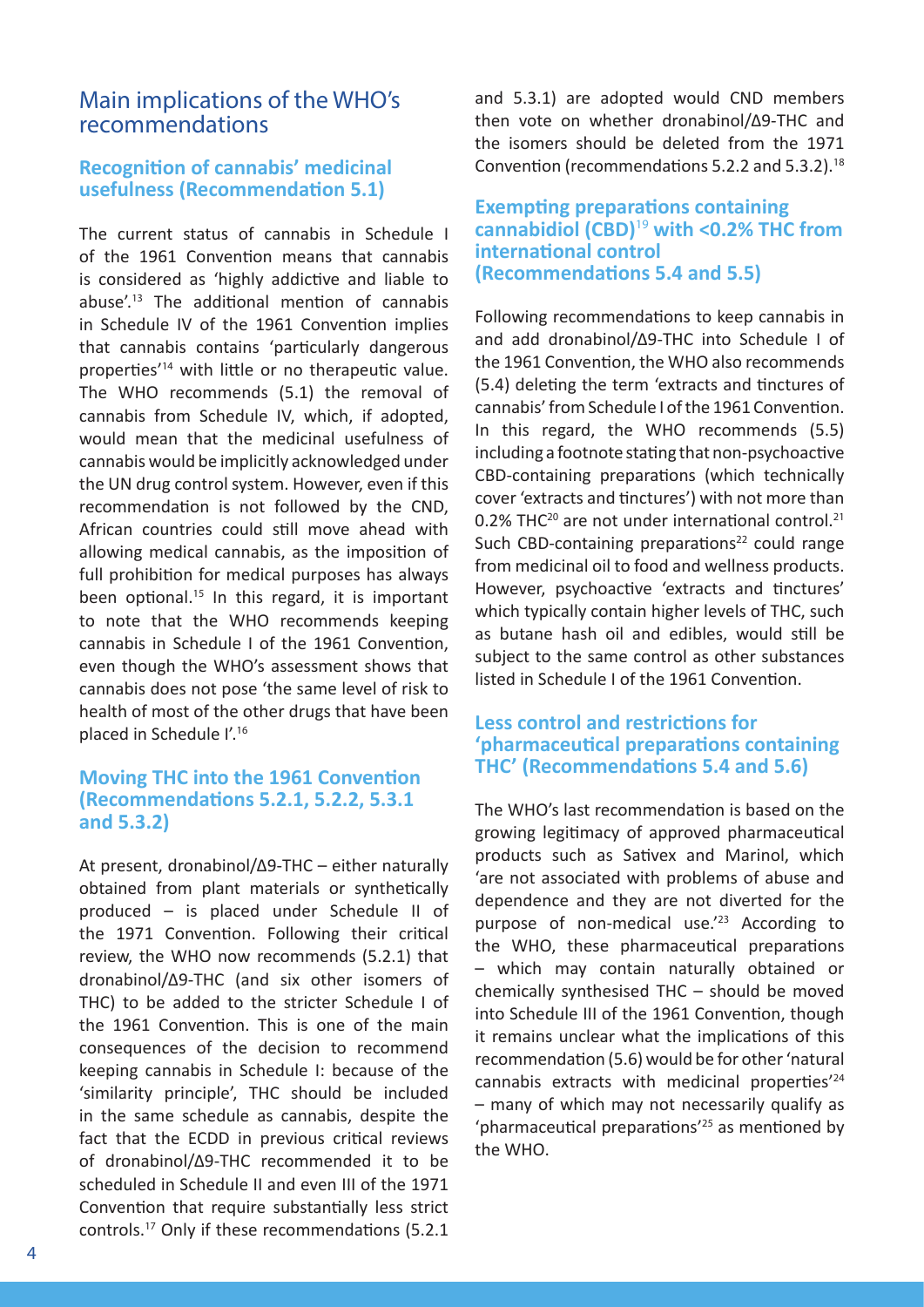# The relevance of these recommendations for African countries

Of the 193 UN member states, 53 are selected at any one time to be 'members' of the CND, 11 of which are from the Africa region. At the moment, these countries are: Algeria, Angola, Burkina Faso, Côte d'Ivoire, Egypt, Kenya, Libya, Morocco, Nigeria, South Africa and Togo.<sup>26</sup> Although all governments are able to participate in CND meetings and discussions, only these 53 member states are able to vote on the WHO recommendations on scheduling. In December 2020, the CND is set to vote on the aforementioned recommendations on cannabis and cannabis-related substances – having already delayed a vote in both March 2019 and March 2020 to allow for further consideration. The vote outcomes would be legally binding for all signatories of the 1961 and the 1971 Convention (including 52 African states<sup>27</sup>), requiring states to amend relevant national drug laws and scheduling accordingly. However, it should be made clear that adopting these recommendations would not necessarily *obligate* national governments to initiate legal medical cannabis programmes in their respective countries.

Nevertheless, as we move forward, several questions arise. How relevant are the WHO's recommendations for African countries? What would rescheduling cannabis at the UN level mean for African countries, especially considering the origins and transformation of cannabisrelated policies in Africa? And could they in the future offer benefits and legal alternatives for the millions of traditional small farmers in countries like Morocco, South Africa, Lesotho or Ghana who are currently dependent on cultivating cannabis for the illegal market?

## **Decolonisation of drug control**

The WHO recommendation to remove cannabis from Schedule IV of the 1961 Convention (5.1) may serve as an opportunity for African civil society and governments to further decolonise drug control approaches on the continent, particularly by challenging the discourse that has long undermined the medicinal potential of cannabis

and reclaim centuries-old cultural and traditional use of the plant predating colonialism.<sup>28</sup>

Historical accounts show that cannabis first arrived in Africa in the tenth century, prompted by exchanges with South Asian traders or travellers, through which cannabis spread from the south-eastern part of Africa, and a few centuries later from the Mediterranean coast.<sup>29</sup> Over the following five to seven centuries, cannabis – known by its different names (such as *qannab* or *kif* in northern Africa, *urumogi* in central Africa, *dagga* in southern Africa) spread to other parts of Africa, where it became increasingly valued and traded primarily for its smokable and psychoactive qualities, as well as for its manufacturing and medicinal uses.

After the arrival of European colonial powers in Africa in the 1800s, legal cannabis cultivation and trade became subject to taxation by colonial governments, mainly as a way to extract wealth and partly to supply the European pharmaceutical market. In North Africa, this led to the formation of cannabis monopoly regimes controlled by French and Spanish colonial powers until the 1950s. In other parts of Africa, however, this period was short-lived and quickly followed by prohibitive measures and attempts to demonise cannabis use among locals, especially as colonial governments foresaw higher revenue from exporting new drug commodities such as coffee and tobacco. In this context, one can observe the duality of colonial legacy of cannabis control in Africa: from the taxation of legal production and trade in the 19<sup>th</sup> century, to prohibition from early 20<sup>th</sup> century onwards. The latter was initiated by colonial governments even before the issue of cannabis was raised at the 1925 International Opium Convention<sup>30</sup>, one of the foundational treaties preceding the UN drug control regime.

Cannabis prohibition also led to the stigmatisation and marginalisation of people who used the substance, including 'unemployed workers in South Africa, peasant farmers in Egypt, prostitutes and mendicants in Morocco, and hard laborers in Angola'.<sup>31</sup> Suffice to say, the highly restrictive categorisation of cannabis in Africa and elsewhere today is colonially rooted, but more importantly, it is outdated and scientifically baseless.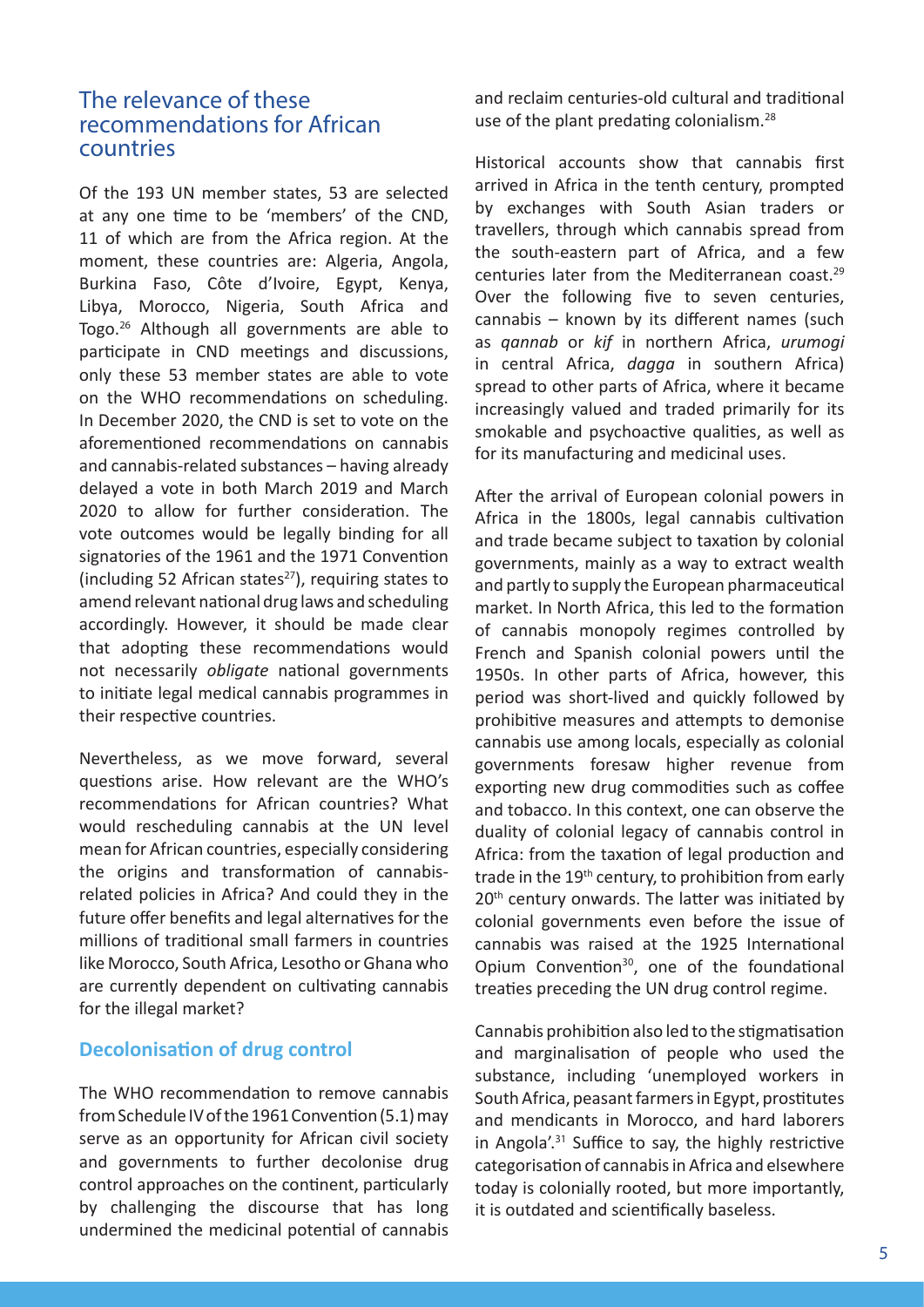## **Medicinal cannabis programmes**

Indeed, the colonially rooted discourse that disregards cannabis' medicinal usefulness has slowly faded in Africa, as more and more African countries are eyeing the socioeconomic prospect of legally regulating cannabis for medicinal, industrial and scientific purposes. Even though the current institutional framework of the UN drug control regime does not serve as a barrier for such efforts, $32$  transforming the status of cannabis within the UN drug scheduling system would strengthen the international legal basis for these emerging medicinal cannabis programmes. In accordance with this development, the African Union highlights, in its Plan of Action on Drug Control and Crime Prevention (2019-2023) the need to consider 'local provisions for the local production of controlled substances and plants for scientific and medical use, in line with the international drug conventions'.<sup>33</sup>

The WHO's recommendation (5.1) to delete cannabis from Schedule IV of the 1961 Convention appears relevant as its adoption would further legitimatise the international status of cannabis as (a source of) medicine. Meanwhile, the WHO's recommendation to loosen control measures for certain medicinal preparations (5.4, 5.5, and 5.6) could in principle constitute another opportunity for African countries interested in developing a domestic (and potentially export-oriented) legal cannabis industry. However, governments and civil society need to remain cautious and ensure that the door for the more natural herbal preparations is not closed via these developments. Ghana, for instance, recently passed a bill regulating the legal production of hemp containing less than 0.3% THC, a percentage already higher than that prescribed in Recommendation 5.5.

Further, the explicit reference to 'pharmaceutical preparations' and underlining of products like Sativex and Marinol in Recommendation 5.6 may pose challenges for countries with a long history of therapeutic use of cannabis preparations which are more herbal and traditional in nature, $34$  such as South Africa<sup>35</sup>, Zimbabwe,  $36$  Mozambique,  $37$ and many others.<sup>38</sup> This seems to contradict the renewed importance the WHO is giving to promoting traditional medecines.<sup>39</sup>

Inevitably, the establishment of legal medicinal cannabis programmes in Africa would yield considerable impact on millions of rural working people currently dependent on illegal cannabis cultivation.<sup>40</sup> Such communities have so far been largely excluded from the emerging legal market, and would likely continue to be so should the UN drug control regime evolve into an institution that increasingly favours large corporations, many of which have enjoyed preferential treatment in licensing systems of medical cannabis production around the world.<sup>41</sup> including in Lesotho<sup>42</sup> and South Africa.<sup>43</sup>

Given that, some recommendations of the WHO, particularly the transfer of THC from the 1971 to the 1961 Convention and 5.5 and 5.6, should be approached with caution. Approving them in their current form with the extremely low threshold of 0.2% and the phrasing 'pharmaceutical preparations' appears to give preferential treatment to big companies over more traditional cultivation techniques and herbal medecines. On the other hand, support for Recommendation 5.1 and 5.4 appears more urgent and potentially more fruitful, particularly in the context of scientific and policy development on medicinal cannabis that is based on public health and human rights principles. In support of this, Article 28 of the 1961 Convention requires countries to establish specialised government agencies responsible for maintaining control over production of and trade in medicinal cannabis.

# Next steps: timelines and the 'advocacy asks' for African governments

Given the early inclusion of cannabis in the international drug control regime, the WHO's critical review of cannabis had long been overdue. While fully respecting the independent and critically important role that the WHO ECDD plays, many feel that the recommendations could have been more far-reaching in nature. Critics have questioned the WHO's decision not to recommend deleting cannabis from Schedule I of the 1961 Convention, especially since the WHO's own risk assessment shows that cannabis does not belong there.<sup>44</sup> Considering the rapidly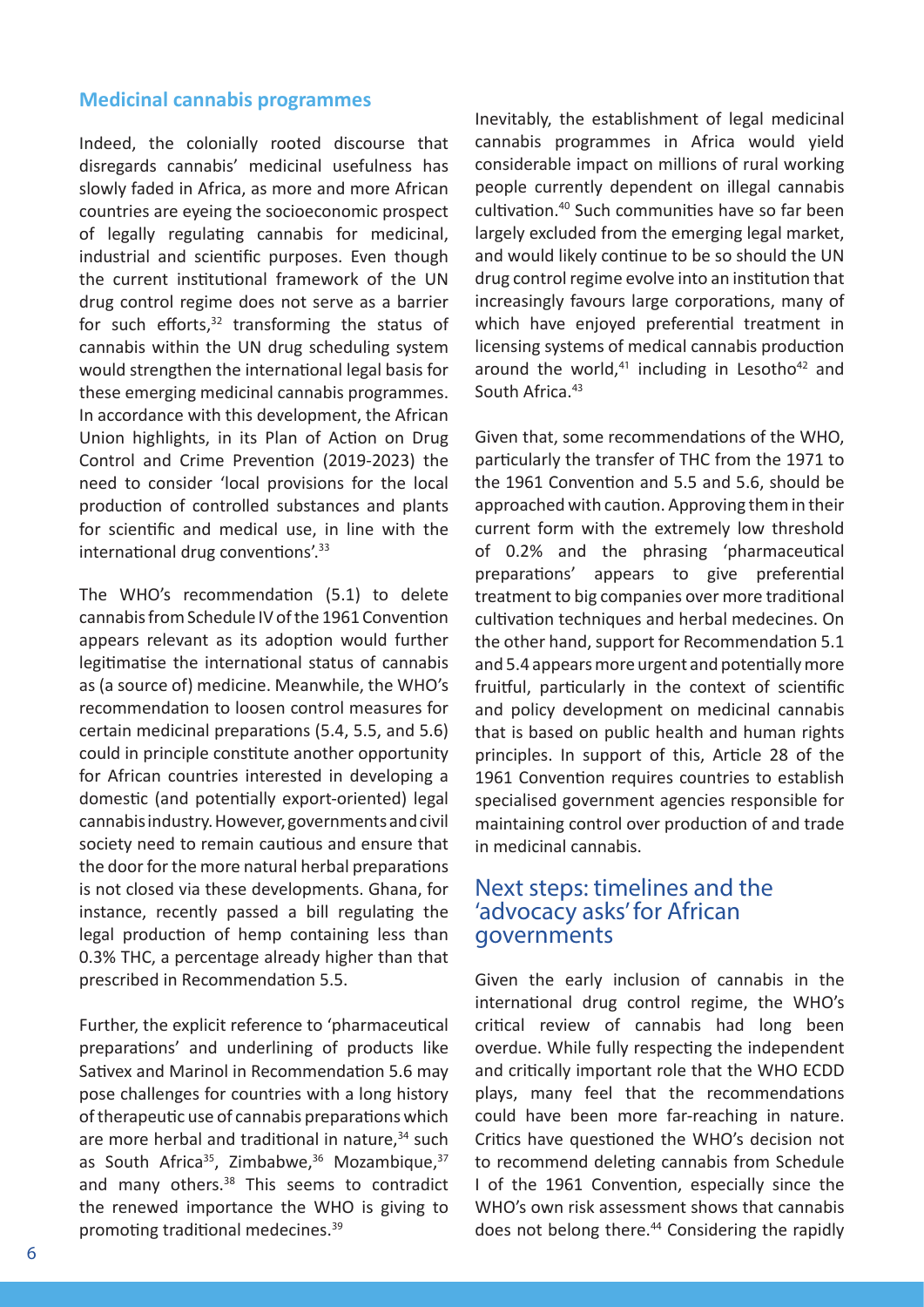advancing scientific research in cannabis, a more regular review of the plant would be advisable to update scheduling considerations with new scientific insights about the plant in order to preserve the integrity of the international scheduling system. Notwithstanding this, the political significance of the WHO's critical review of cannabis is not to be underestimated, nor are its resulting recommendations, which represent an opportunity towards the modernisation of the UN drug control system (and, by extension, of national drug control policies in Africa and worldwide). In this regard, active engagement from civil society and governments is needed to encourage a positive outcome at the CND.

## **Timeline for advocacy**

At the CND in early March 2020, member states agreed by consensus to delay a vote and 'continue… the consideration of the recommendations of the World Health Organization on cannabis and cannabis-related substances, bearing in mind their complexity, in order to clarify the implications and consequences of, as well as the reasoning for, these recommendations, and decides to vote at its reconvened sixty-third session in December 2020, in order to preserve the integrity of the international scheduling system'.<sup>45</sup>

Member states have continued discussions since March via informal (closed and unrecorded) consultations being held online (due to the global COVID-19 pandemic that has taken hold since the CND was held in March). A series of three so-called 'Topical Meetings' have now also been scheduled to take place on 24-25 June (online again - with a focus on 'extracts and tinctures' and CBD), 24-25 August (on THC and preparations) and 16-17 September 2020 (on deletion from Schedule IV). These 'Topical Meetings' are a new structure, but disappointingly appear to remain informal in nature with no translation, no webcasting or recording, and no invitation for civil society observers (as would have been the case for a formal meeting, according to UN rules). However, member states have been encouraged to include 'experts' on their delegations for the 'Topical Meetings', which can include experts from civil society. Member states have also been invited to make written submissions.

This series of 'Topical Meetings' will then be followed by a formal CND intersessional meeting on 18 September 2020, which should be possible for civil society to attend and request to intervene. On 12-16 October the WHO Expert Committee will hold its next meeting, opening the possibility that they could reconsider some of the recommendations if the CND discussions have given them convincing arguments of a social, legal or administrative nature to do so (the CND does not have a mandate to challenge the WHO's medical/scientific assessment).

The 63<sup>rd</sup> Reconvened CND is then scheduled for the  $3^{rd}$  and  $4^{th}$  December 2020 in Vienna,  $46$ where the 53 CND members should finally vote on the WHO's recommendations. It is possible for CND members to vote only on certain recommendations, and not on others. In this regard, priority should be given to the more obvious and urgent recommendations 5.1 (to remove cannabis from Schedule IV) and 5.4 (to remove the term 'extracts and tinctures of cannabis' from the 1961 Convention).

Now it is therefore a key time for civil society advocacy across the continent to raise awareness of this 'live' process and its importance for African countries. It is important that as many African governments as possible are engaged in these discussions, and not just the 11 CND members from the region who are able to actually vote. Below are the proposed 'advocacy asks' which NGOs can bring to their government representatives: 47

# Substantive ask:

- Support the more obvious and urgent recommendations: 5.1 (to remove cannabis from Schedule IV, thereby acknowledging its medical usefulness) and 5.4 (to remove the term 'extracts and tinctures of cannabis' from the 1961 Convention).
- Question the potential implications of the other recommendations for the recognition and regulation of traditional and herbal cannabis-based medicines, and request the WHO to amend some details accordingly in the upcoming ECDD meeting or to reconsider them at a later stage.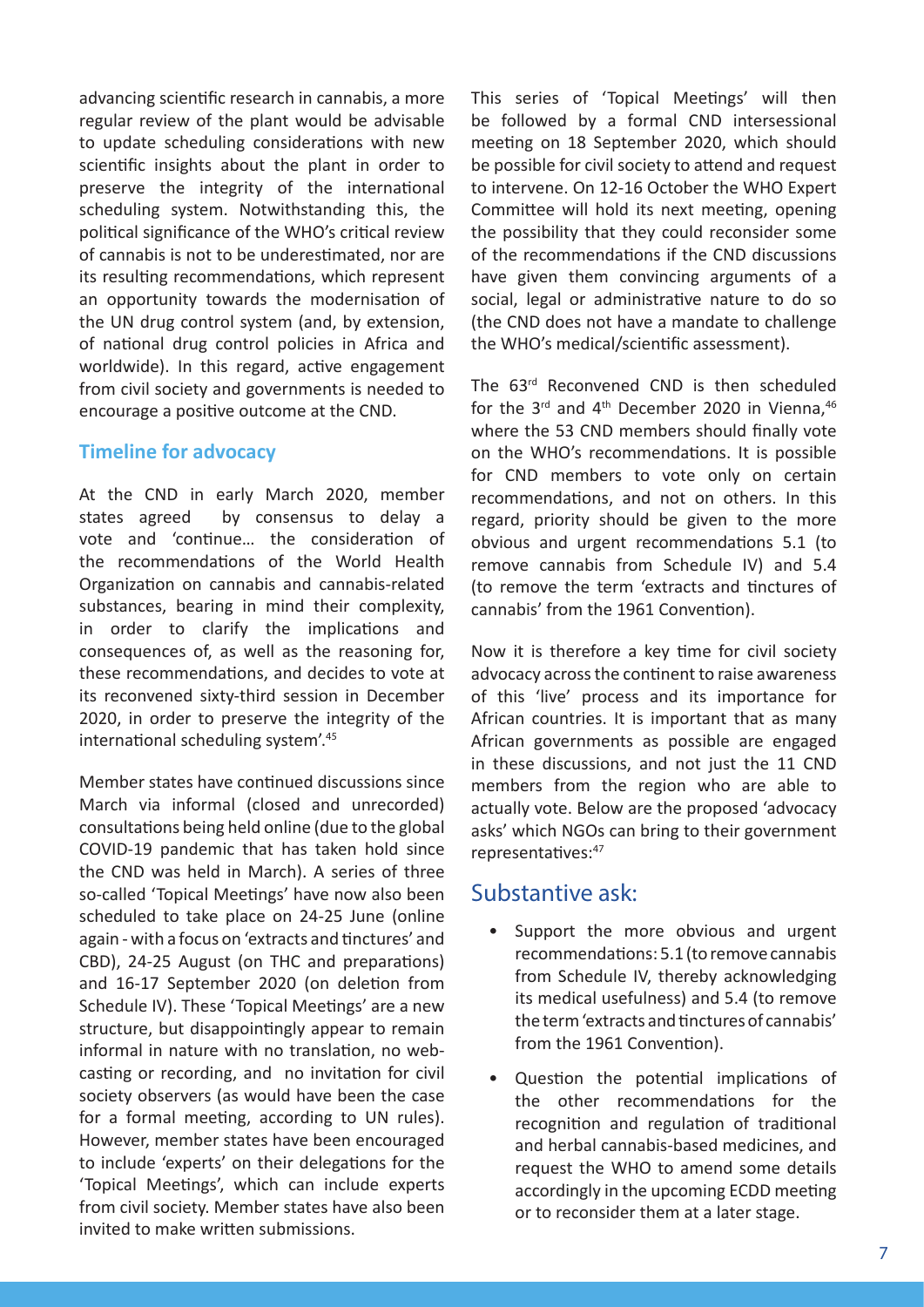# Process asks:

- Emphasise the need for follow ups to the critical review as scientific research continues to shed new light on the risks and benefits of cannabis, especially in response to the WHO recommendation to keep cannabis in Schedule I of the 1961 Convention.
- Participate and engage at the CND meetings related to the WHO's recommendations on cannabis and cannabis-related substances, especially in order to support recommendations 5.1 and 5.4, to ensure clear voting mechanisms, and to improve clarity about the WHO's recommendations and their implications.
- Engage with governments to discuss these issues, particularly with the African CND members: Algeria, Angola, Burkina Faso, Côte d'Ivoire, Egypt, Kenya, Libya, Morocco, Nigeria, South Africa and Togo.
- Engage with the African Union on this issue to encourage their engagement and coordination, in line with the Plan of Action on Drug Control and Crime Prevention (2019-2023).
- Actively consult and engage with relevant civil society organisations, experts, and representatives of affected communities in African countries.

# Acknowledgements

This Briefing Paper was drafted by Dania Putri, a consultant for both IDPC and the Transnational Institute (TNI). IDPC wishes to thank the staff of the IDPC Secretariat and of the TNI Drugs & Democracy programme, as well as Nathalie Rose, for their valuable contributions in reviewing the paper.

# Endnotes

- The three main UN drug conventions guiding today's global drug control system include the UN Single Convention on Narcotic Drugs (1961) as amended by the 1972 Protocol, the UN Convention on Psychotropic Substances (1971), and the UN Convention Against Illicit Traffic in Narcotic Drugs and Psychotropic Substances (1988). The different categories of controlled drugs are defined under the 1961 and the 1971 Convention.
- 2. United Nations Office on Drugs and Crime (2016), *Terminology and Information on Drugs: Third Edition*, https://www.unodc.org/ documents/scientific/Terminology\_and\_Information\_on\_Drugs-E\_3rd\_edition.pdf
- 3. United Nations (1961), *Single Convention on Narcotic Drugs, as amended by the 1972 Protocol amending the Single Convention on Narcotic Drugs, 1961*, https://www.unodc.org/pdf/ convention\_1961\_en.pdf
- 4. Six isomers of Δ9-THC are currently placed under Schedule I of the 1971 Convention, which is more restrictive than Schedule IV of the 1961 Convention. However, in the 41st meeting, the WHO's Expert Committee on Drug Dependence stated: 'While these six isomers are chemically similar to Δ9-THC, there is very limited to no evidence concerning the abuse potential and acute intoxicating effects of these isomers. There are no reports that the THC isomers listed in Schedule I of the 1971 Convention induce physical dependence or that they are being abused or are likely to be abused so as to constitute a public health or social problem. There are no reported medical or veterinary uses of these isomers'. Source of citation: World Health Organization (2019), *Annex 1: Extract from the Report of the 41st Expert Committee on Drug Dependence: Cannabis and cannabisrelated substances*, p. 4, https://www.who.int/medicines/access/ controlled-substances/Annex\_1\_41\_ECDD\_recommendations\_ cannabis\_22Jan19 pdf
- 5. Government of India (1895), *Report of the Indian Hemp Drugs Commission. Finance and Commerce Department*, https://digital. nls.uk/indiapapers/browse/archive/74908458. See also: Bewley-Taylor, D., Blickman, T. & Jelsma, M. (2014), *The Rise and Decline of Cannabis Prohibition: The History of Cannabis in the UN Drug Control System and Options for Reform* (Amsterdam: Transnational Institute). https://www.tni.org/files/download/rise\_and\_decline\_web.pdf
- 6. Global Commission on Drug Policy (2019), *Classification of Psychoactive Substances: When Science Was Left Behind,* https:// www.globalcommissionondrugs.org/reports/classificationpsychoactive-substances
- 7. Wikimedia webste, File:HarmCausedByDrugsTable.svg, https:// commons.wikimedia.org/wiki/File:HarmCausedByDrugsTable. svg (Accessed: 22nd June 2020). Data sourced from: Nutt, D., King & L., Phillips, L., 'Drug harms in the UK: a multi-criteria decision analysis', *The Lancet*, 376:9752, DOI: https://doi.org/10.1016/S0140- 6736(10)61462-6
- 8. World Health Organization (2019), *Annex 1: Extract from the Report of the 41st Expert Committee on Drug Dependence: Cannabis and cannabis-related substances*, https://www.who. int/medicines/access/controlled-substances/Annex\_1\_41\_ECDD\_ recommendations\_cannabis\_22Jan19.pdf
- 9. United Nations Office on Drugs and Crime (2019), *World Drug Report 2019*, https://wdr.unodc.org/wdr2019/
- 10. Carrier, N. & Klantschnig, G. (2016), 'Illicit livelihoods: drug crops and development in Africa', *Review of African Political Economy*, 43:148, 174-189, DOI:10.1080/03056244.2016.1170676
- 11. See: Weinberg, B. (2020), *What will the cannabis economy mean for Africa?* (California: Project CBD), https://www.projectcbd.org/ cannabis-in-africa; Ane, M, G. (2020), *Parliament of Ghana passes historic new drug law, paving the way for a West African approach*  (London: International Drug Policy Consortium), https://idpc.net/ blog/2020/04/parliament-of-ghana-passes-historic-new-drug-lawpaving-the-way-for-a-west-african-approach
- 12. The ECDD is 'an independent group of experts in the field of drugs and medicines. The ECDD assesses the health risks and benefits of the use of psychoactive substances according to a set of fixed criteria. These criteria are: evidence of dependence potential of the substance, actual abuse and/or evidence of likelihood of abuse, therapeutic applications of the substance'. Each year in December, '[t]he ECDD recommendations are presented by the Director General of the WHO to the UN Secretary General and the United Nations Control Narcotic Board (CND)' for consideration by the CND every March. See: World Health Organization website, *WHO Expert Committee on Drug Dependence*, https://www.who.int/medicines/ access/controlled-substances/ecdd/en/ (Accessed: 22nd June 2020).
- 13. Bewley-Taylor, D., Blickman, T. & Jelsma, M. (2014), *The Rise and Decline of Cannabis Prohibition: The History of Cannabis in the UN Drug Control System and Options for Reform* (Amsterdam: Transnational Institute), p. 23, https://www.tni.org/files/download/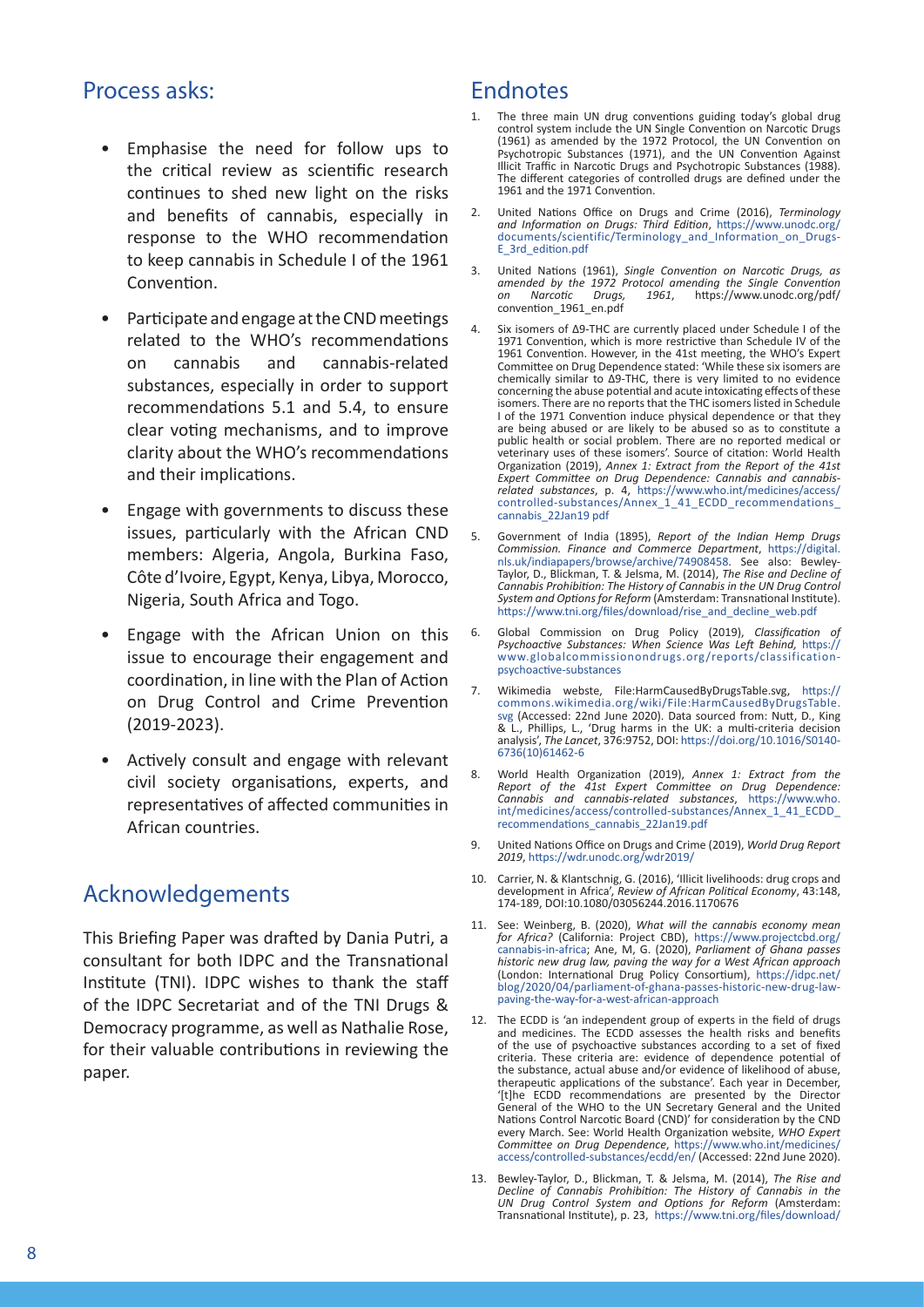rise\_and\_decline\_web.pdf.

- 14. United Nations (1961), *Single Convention on Narcotic Drugs, 1961: As amended by the 1972 Protocol amending the Single Convention on Narcotic Drugs 1961*, p. 3.
- 15. A Party to the Convention is only required to follow the recommendation 'if in its opinion the prevailing conditions in its country render it the most appropriate means of protecting the public health and welfare'. (United Nations (1961), *Single Convention on Narcotic Drugs, 1961: As amended by the 1972 Protocol amending the Single Convention on Narcotic Drugs 1961*, p. 3.) In other words, if a Party was of the opinion that this was not the most appropriate way, it could still decide to permit the cultivation and use of cannabis for medical purposes, as many countries indeed have done in spite of its Schedule-IV status.
- 16. Walsh, J., Jelsma, M., Blickman, T. & Bewley-Taylor, D. (2019), T*he WHO's First-Ever Critical Review of Cannabis: A Mixture of Obvious Recommendations Deserving Support and Dubious Methods and Outcomes Requiring Scrutiny* (Amsterdam: Transnational Institute), pp. 7-9, https://www.tni.org/en/publication/the-whos-first-evercritical-review-of-cannabis
- 17. Ibid, pp. 9-10.
- 18. Meanwhile, questions have been raised with regard to the possible repercussions of having dronabinol/Δ9-THC and its six isomers in both the 1961 and the 1971 Convention. See: United Nations Office on Drugs and Crime website, *Decision tree depicting the conditionalities of the WHO recommendation on cannabis and cannabis-related substances*, https://www.unodc.org/documents/ commissions/CND/Scheduling\_Resource\_Material/Cannabis/ Decision\_tree\_depicting\_the\_conditionalities\_of\_the\_WHO\_ recommendation\_on\_cannabis\_and\_cannabis.pdf (Accessed: 22nd June 2020).
- 19. CBD or cannabidiol is one of the principal chemical compounds found in the cannabis plant. CBD can also be chemically synthesised. In its 41st meeting, the WHO ECDD stated that 'Cannabidiol is found in cannabis and cannabis resin but does not have psychoactive properties and has no potential for abuse and no potential to produce dependence'. Source of citation: World Health Organization (2019), *Annex 1: Extract from the Report of the 41st Expert Committee on Drug Dependence: Cannabis and cannabis-related substances*, p. 4, https://www.who.int/medicines/access/controlled-substances/ Annex\_1\_41\_ECDD\_recommendations\_cannabis\_22Jan19.pdf
- 20. Critics have questioned the WHO's decision to limit the THC quantity threshold to only 0.2%, which may pose issues for countries who have set higher THC quantity thresholds for CBD and/or hemp products, including Ghana (0.3%) and many European countries such as Switzerland (1%).
- 21. World Health Organization (2019), *Annex 1: Extract from the Report of the 41st Expert Committee on Drug Dependence: Cannabis and cannabis-related substances*, https://www.who. int/medicines/access/controlled-substances/Annex\_1\_41\_ECDD\_ recommendations\_cannabis\_22Jan19.pdf
- 22. At its 40th meeting, the ECDD stressed that, '[t]here are no case reports of abuse or dependence relating to the use of pure CBD. No public health problems have been associated with CBD use' and that 'CBD has demonstrated effectiveness for treating at least some forms of epilepsy, with one pure CBD product (Epidiolex®) found effective in clinical studies of Lennox-Gastaut syndrome (a severe form of epileptic encephalopathy that produces various types of seizures) and Dravet syndrome (a complex childhood epilepsy disorder that has a high mortality rate), which are often resistant to other forms of medication'. See: World Health Organization (2018), 'WHO Expert Committee on Drug Dependence: Fortieth report', *WHO Technical Report Series 1013*, pp. 15-17, https://apps.who.int/iris/bitstream/ handle/10665/279948/9789241210225-eng.pdf?ua=1
- 23. World Health Organization (2019), *Annex 1: Extract from the Report of the 41st Expert Committee on Drug Dependence: Cannabis and cannabis-related substances*, p. 7, https://www.who.int/ medicines/access/controlled-substances/Annex\_1\_41\_ECDD\_ recommendations\_cannabis\_22Jan19.pdf
- 24. Walsh, J., Jelsma, M., Blickman, T. & Bewley-Taylor, D. (2019), *The WHO's First-Ever Critical Review of Cannabis: A Mixture of Obvious Recommendations Deserving Support and Dubious Methods and Outcomes Requiring Scrutiny* (Amsterdam: Transnational Institute), p. 11, https://www.tni.org/en/publication/the-whos-first-ever-critical-review-of-cannabis
- 25. The term 'pharmaceutical preparations' (with regard to cannabis) is not mentioned or explained in the UN drug conventions, which mainly use the term 'preparations'.
- 26. This year, these 11 African states include Kenya, Algeria, Egypt, Libya, Morocco, Angola, South Africa, Burkina Faso, Côte d'Ivoire, Nigeria, and Togo. 'In accordance with Council resolution 845 (XXXII), and 1147 (XLI), members are elected (a) from among the States Members of the United Nations and members of the specialized agencies and

the Parties to the Single Convention on Narcotic Drugs, 1961, (b) with due regard to the adequate representation of countries that are important producers of opium or coca leaves, of countries that are important in the field of the manufacture of narcotic drugs, and of countries in which drug addiction or the illicit traffic in narcotic drugs constitutes an important problem and (c) taking into account the principle of equitable geographical distribution'. See: United Nations Office on Drugs and Crime website, *CND: Membership and Bureau*, https://www.unodc.org/unodc/en/commissions/CND/ Membership/Membership.html (Accessed: 22nd June 2020).

- 27. International Narcotics Control Board, (2020), *Report of the International Narcotics Control Board for 2019*, https://www.incb. org/documents/Publications/AnnualReports/AR2019/Annual\_ Report\_Chapters/English\_ebook\_AR2019.pdf
- Since the 15th century, cannabis was used in medicinal settings in Africa to treat snake bite, malaria, fever, blood poisoning, anthrax, asthma, and dysentery, as written by Du Toit, B. M. (1980), Cannabis in Africa (Rotterdam: Balkema), as cited by Zuardi, A. W. (2006), 'History of cannabis as medicine: a review', *Brazilian Journal of Psychiatry*, https://doi.org/10.1590/S1516-44462006000200015
- 29. Duvall, C. D. (2019), 'A brief agricultural history of cannabis in Africa, from prehistory to canna-colony', *EchoGéo*, 48:2019, p. 4, http:// journals.openedition.org/echogeo/17599
- 30. Ibid, pp. 6-8.
- 31. Ibid, p. 8.
- 32. The overarching goal of the UN drug conventions is to help regulate the licit trade in, production, and use of controlled substances (including cannabis) for medical and scientific uses only. Governments must create and implement regulatory policies in compliance with specific articles of each of the three drug conventions, as mapped in this table: United Nations Commission on Narcotic Drugs (2019), *Questions and answers relating to WHO's recommendations on cannabis and cannabis-related substances*, pp. 96-100, https://www.unodc.org/documents/commissions/ CND/Scheduling\_Resource\_Material/Cannabis/Consultations\_ with\_WHO\_Questions\_and\_Answers\_26\_November\_2019.pdf
- 33. African Union (2019), *African Union Plan of Action on Drug Control and Crime Prevention 2019-2023*. Copy available upon request.
- 34. Cannabis as an herbal medicine poses serious challenges to modern medicine, which operates according to the "single compound, single target" paradigm of pharmacology'. See: Hazekamp, A. & Fischedick, J. T. (2012), 'Cannabis - from cultivar to chemovar', *Drug Test. Analysis*, (New Jersey: John Wiley & Sons), https://bedrocan.com/ wp-content/uploads/2012-cannabis-from-cultivar-to-chemovar\_ hazekamp.pdf
- 35. Fields of Green For All (2019), *Cannabis in South Africa, The People's Plant, A Full Spectrum Manifesto for Policy Reform*, https:// fieldsofgreenforall.org.za/wp-content/uploads/2019/11/FGA\_ CANNABIS\_IN\_SOUTH\_AFRICA\_LOW\_RES-FINAL-DRAFT-NOV19.pdf
- 36. Southern Eye (30 March 2014), *Binga villagers want freedom to use mbanje*, https://www.southerneye.co.zw/2014/03/30/bingavillagers-want-freedom-use-mbanje/
- 37. Duvall, C. D. (2019), 'A brief agricultural history of cannabis in Africa, from prehistory to canna-colony', *EchoGéo*, 48:2019, p. 5, http:// journals.openedition.org/echogeo/17599
- 38. Du Toit, B. M. (1980), Cannabis in Africa (Rotterdam: Balkema).
- 39. World Health Organization (2013), *WHO Traditional Medicine Strategy 2014–2023*, https://apps.who.int/iris/bitstream/ handle/10665/92455/9789241506090\_eng.pdf
- 40. Jelsma, M. (2018), *Connecting the dots… Human rights, illicit cultivation and alternative development* (Amsterdam: Transnational Institute). https://www.tni.org/en/publication/connecting-the-dots
- 41. Jelsma, M., Kay, S. & Bewley-Taylor, D. (2019), *Fair(er) Trade Options for the Cannabis Market. Cannabis Innovate* (Amsterdam: Transnational Institute) https://www.tni.org/en/publication/fairertrade-cannabis
- 42. Bloomer, J. (2019), 'Turning Cannabis Into Cash: Agrarian Change and Lesotho's Evolving Experience', *EchoGéo*, 48: 2019, pp. 10-13, http://journals.openedition.org/echogeo/17612.
- 43. Clark, C. (14 October 2019), '"People feel betrayed": small-scale dagga growers fear exclusion from legal trade, *GroundUp*, https:// www.groundup.org.za/article/people-feel-betrayed-small-scaledagga-growers-fear-exclusion-legal-trade/
- 44. In its 41st report, the WHO Expert Committee on Drug Dependence states that '[w]hile the Committee did not consider that cannabis is associated with the same level of risk to health as that posed by most of the other drugs placed in Schedule I, it noted the high rates of public health problems arising from cannabis use and the global extent of such problems. For these reasons, it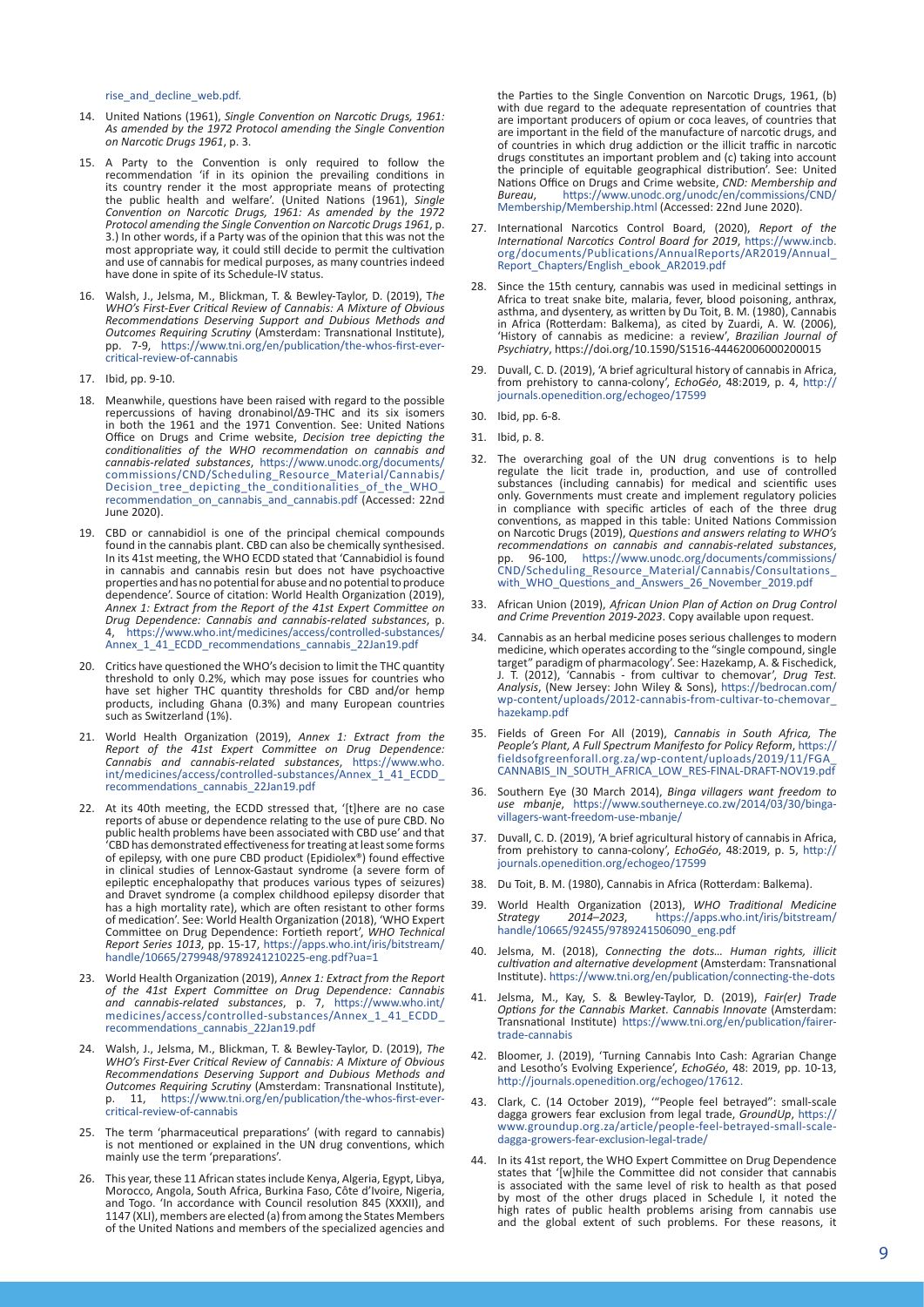recommended that cannabis and cannabis resin continue to be included in Schedule I of the 1961 Single Convention on Narcotic Drugs'. See: World Health Organization (2018), 'WHO Expert Committee on Drug Dependence: Fortieth report', *WHO Technical Report Series 1013*, p. 41, https://apps.who.int/iris/bitstream/hand le/10665/279948/9789241210225-eng.pdf?ua=1

- 45. United Nations Commission on Narcotic Drugs (2020), *Draft decision submitted by the Chair: Changes in the scope of control of substances: proposed scheduling recommendations by the World Health Organisation on cannabis and cannabis-related substances*, UN Doc. E/CN.7/2020/L.8, https://undocs.org/E/CN.7/2020/L.8
- 46. United Nations on Drugs and Crime website, *Events*, https://www. unodc.org/unodc/en/commissions/CND/CND\_Meetings-Current-Year.html (Accessed: 22nd June 2020).
- 47. If you want to learn which government officials and agencies are already engaged in CND discussions from your country, you can view the official list of participants from the March 2020 meeting here: United Nations Commission on Narcotic Drugs (2020), *List of Participants: Members of the Commission on Narcotic Drugs*, UN Doc. E/CN.7/2020/INF/2, https://www.unodc.org/documents/ commissions/CND/CND\_Sessions/CND\_63/LoP\_63\_CND\_Final\_ V2001716.pdf
- 48. United Nations Commission on Narcotic Drugs & United Nations Office on Drugs and Crime (2020), *WHO recommendations on cannabis and cannabis-related substances*, https://www.unodc.org/ documents/commissions/CND/Scheduling\_Resource\_Material/ Cannabis/Backdrop\_status\_16\_January.pdf